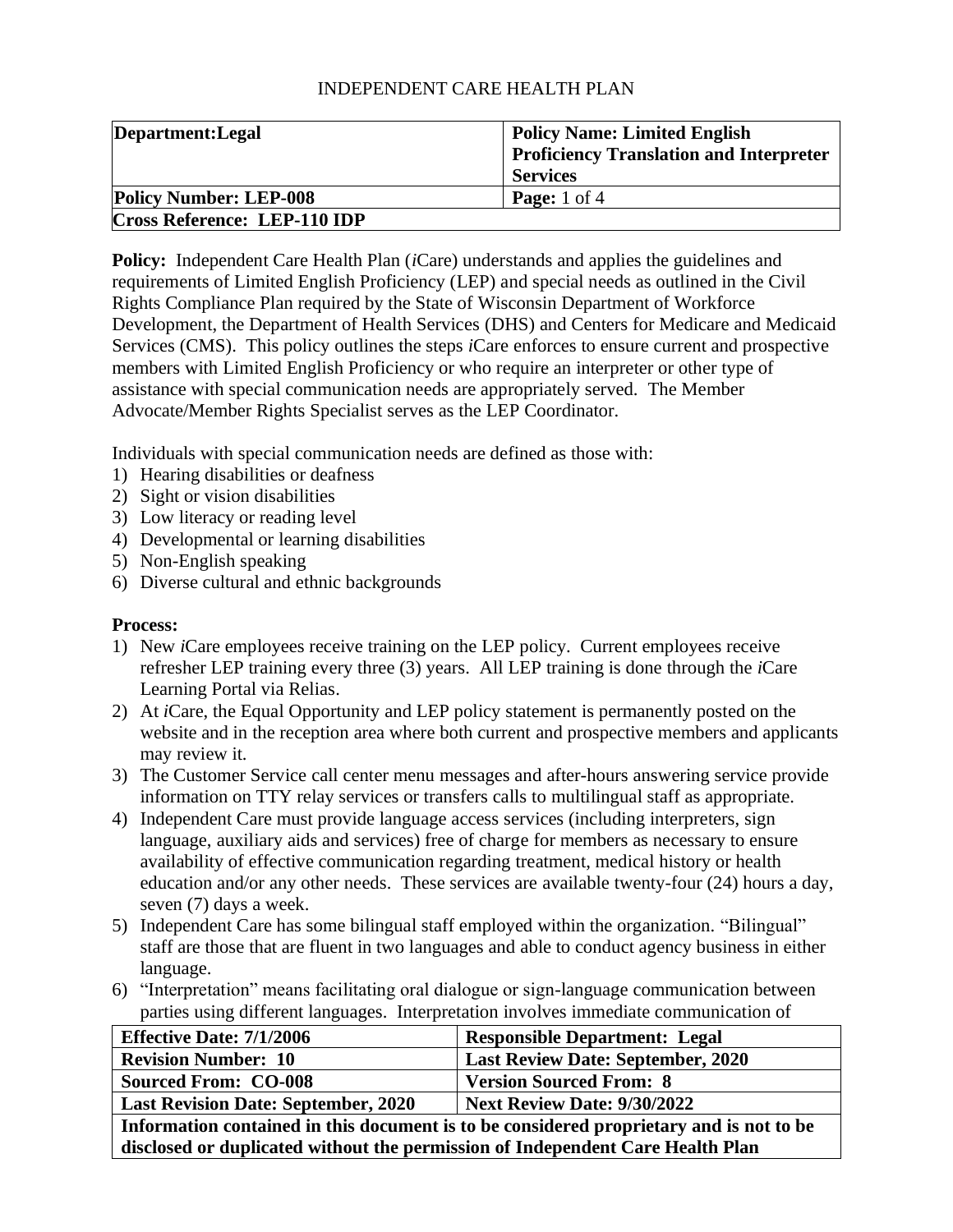#### INDEPENDENT CARE HEALTH PLAN

| Department: Legal                   | <b>Policy Name: Limited English</b>            |
|-------------------------------------|------------------------------------------------|
|                                     | <b>Proficiency Translation and Interpreter</b> |
|                                     | <b>Services</b>                                |
| <b>Policy Number: LEP-008</b>       | <b>Page:</b> $2$ of $4$                        |
| <b>Cross Reference: LEP-110 IDP</b> |                                                |

meaning from one language to another. "Translation" means the form of communication between two different languages in a written format. "Auxiliary Aids & Services" includes qualified interpreters, qualified readers, note takers, telephone handset amplifiers, telecommunications devices, audio recordings, large print or Braille materials, or other effective methods of making materials available to individuals with hearing or visual impairments.

- 7) Independent Care contracts with third party entities to provide the above-mentioned services when appropriate. Independent Care requires that all such vendors warrant and represent that any and all individuals providing services under the interpretation, translation and/or auxiliary aids and services agreement have, and will maintain for the duration of the agreement, a certification of proficiency for the language in which they are providing services. Certification of the written and/or oral examination must be granted from a nationally recognized accrediting body such as the National Certification for Medical Interpreters, American Translators Association, Language Solutions, or from an organization with a similar certification authority to attest to fluency, proficiency, competency with regard to medical and industry terminology. Vendors must agree to provide documentation with respect to individuals rendering services under the agreement. The vendor or provider must agree to provide documentation to *i*Care regarding certification status and information on any individual's education, certification or re-certification upon *i*Care's request. The provider or vendor must promptly notify *i*Care of any changes in said individual's certifications or accreditations.
- 8) New member orientation and outreach materials include the Member Handbook, which is available in alternate formats upon request (i.e. relevant language translations, large print, on tape, Braille). Members will be asked if they will be utilizing a family member over the age of 18 for their translation services. If they choose to use a family member over the age of 18, they will be asked to sign a waiver acknowledging that this practice could result in a breach of confidentiality and s/he will not hold *i*Care responsible for any inaccurate translation or miscommunication. This waiver is to be renewed and signed at a minimum of every six (6) months.
- 9) Independent Care provides for the translation of vital documents for each eligible LEP group that constitutes at least 5% (5%-Medicare) or 1,000 individuals, whichever is less in the service area. Vital documents are paper or electronic documents that contain information that is critical for accessing the covered benefits and services or as required by law and include but are not limited to:
	- a) Applications, Consent Forms, and any other form that must be signed by the member or as required in order to obtain benefits;

| <b>Effective Date: 7/1/2006</b>                                                         | <b>Responsible Department: Legal</b>     |
|-----------------------------------------------------------------------------------------|------------------------------------------|
| <b>Revision Number: 10</b>                                                              | <b>Last Review Date: September, 2020</b> |
| <b>Sourced From: CO-008</b>                                                             | <b>Version Sourced From: 8</b>           |
| <b>Next Review Date: 9/30/2022</b><br><b>Last Revision Date: September, 2020</b>        |                                          |
| Information contained in this document is to be considered proprietary and is not to be |                                          |
| disclosed or duplicated without the permission of Independent Care Health Plan          |                                          |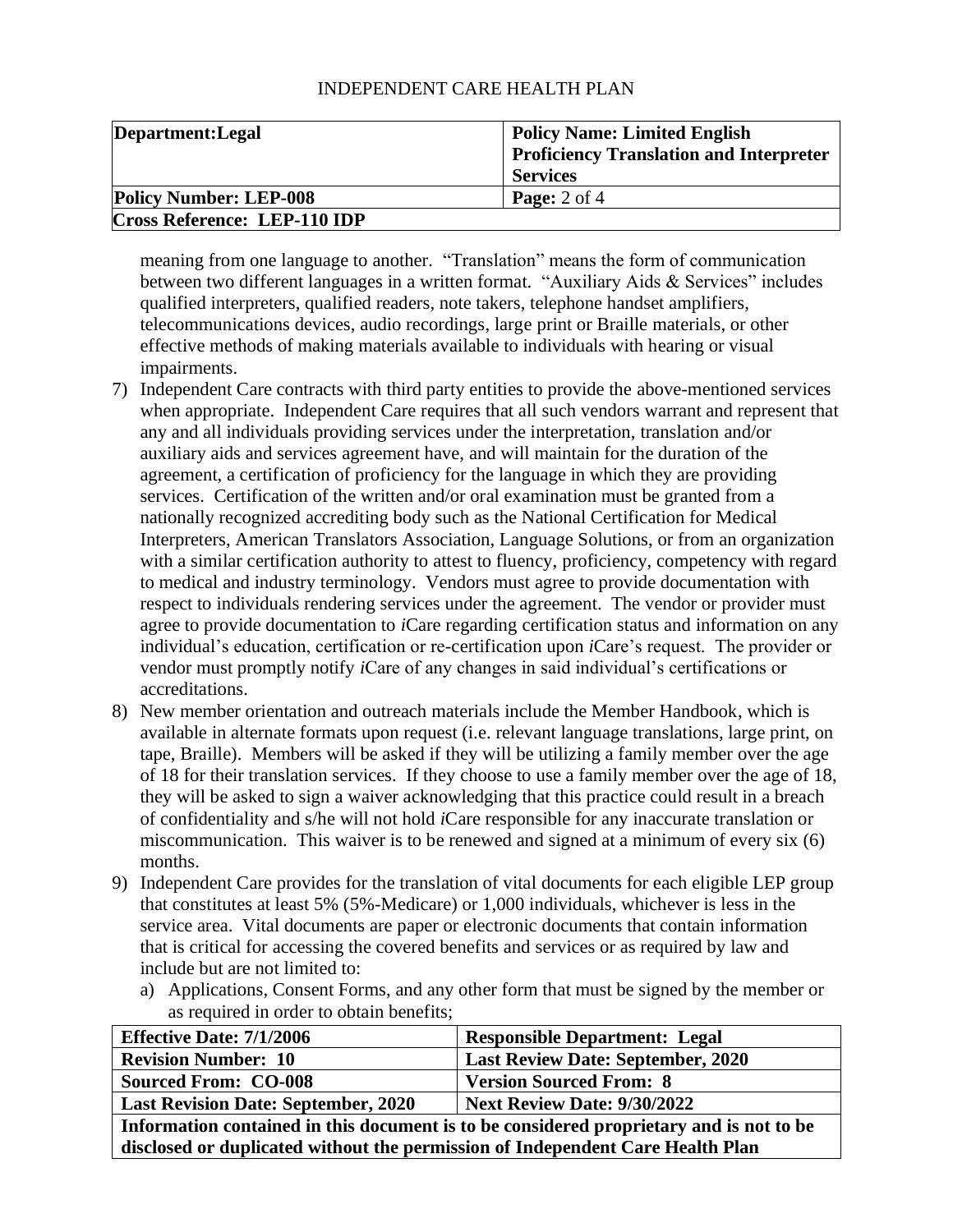| Department: Legal                   | <b>Policy Name: Limited English</b><br><b>Proficiency Translation and Interpreter</b><br><b>Services</b> |
|-------------------------------------|----------------------------------------------------------------------------------------------------------|
| <b>Policy Number: LEP-008</b>       | <b>Page:</b> $3$ of $4$                                                                                  |
| <b>Cross Reference: LEP-110 IDP</b> |                                                                                                          |

- b) Member Handbooks and other materials that contain eligibility or participation criteria such as rights and responsibilities and advise of free language access;
- c) Notices pertaining to the approval, reduction, denial, or termination of services or benefits;
- d) Notices that inform members of any change in benefits;
- e) Notices that require a response from the member or contain medical discharge information;
- f) Any document containing technical, medical or treatment information.
- 10) Independent Care includes the CMS Multi-Language insert with its Annual Notice of Coverage, Summary of Benefits, and Evidence of Coverage documents provided to Medicare beneficiaries.
- 11) The LEP coordinator maintains a list of translated materials located on LEP tab on the *i*Care intranet. The list includes both required vital documents and other documents that care management and customer service staff find helpful in communicating with limited Englishspeaking members. Upon member request, *i*Care staff shall review said list to see if there is a document available that meets member's needs.
- 12) Independent Care provides informational materials, postings, and audio-visual materials in languages understood by members and in formats that are understandable to persons with visual and/or hearing impairments. If electronic information is used exclusively, text to voice and voice to text software is available to obtain for persons with sensory or physical disabilities upon request.
- 13) Information referencing the discrimination complaint resolution procedure at *i*Care is publicly posted in the Member Handbook in languages understood by members and is in a format(s) accessible to persons with visual or hearing impairments.
- 14) The LEP Coordinator is responsible for providing, monitoring and evaluating language access sensitivity and training needs for providers and staff. When the LEP Coordinator identifies an employee or area in need of increased education, sensitivity, or training this information is reported to the Compliance Committee where a strategy for corrective action is developed and implemented.
- 15) The Credentialing Department evaluates the credentials of the oral interpreter and written translator vendors and providers prior to contracting and every three (3) years thereafter to ensure the quality of services provided is established and maintained.
- 16) The records and documentation of *i*Care's LEP service delivery and employment practices are made available to State and Federal government staff upon request.

| <b>Effective Date: 7/1/2006</b>                                                         | <b>Responsible Department: Legal</b>     |
|-----------------------------------------------------------------------------------------|------------------------------------------|
| <b>Revision Number: 10</b>                                                              | <b>Last Review Date: September, 2020</b> |
| <b>Sourced From: CO-008</b>                                                             | <b>Version Sourced From: 8</b>           |
| <b>Last Revision Date: September, 2020</b><br><b>Next Review Date: 9/30/2022</b>        |                                          |
| Information contained in this document is to be considered proprietary and is not to be |                                          |
| disclosed or duplicated without the permission of Independent Care Health Plan          |                                          |